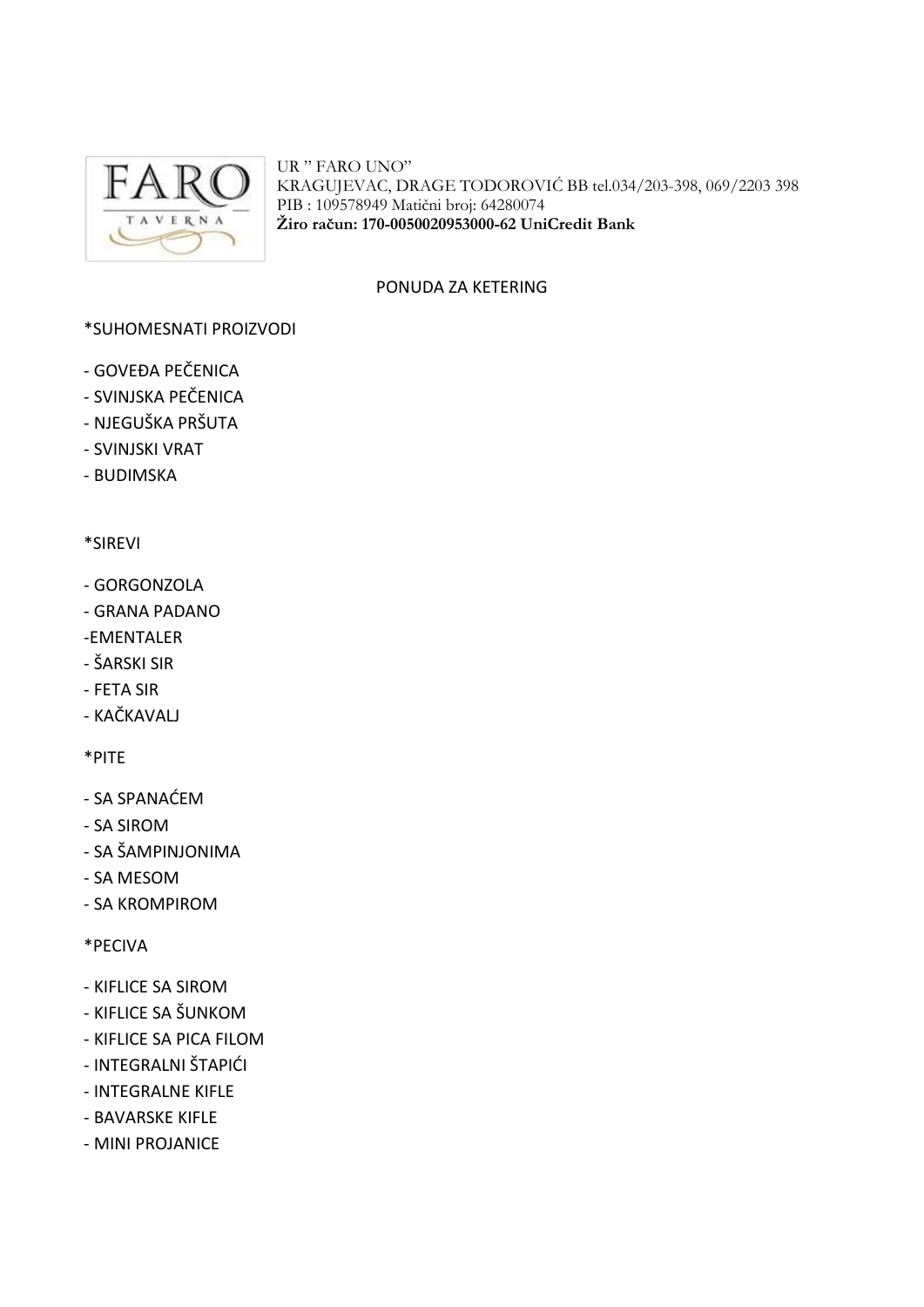## \*KANPEI

- SA KULENOM, NAMAZ, KAČKAVALJ, MASLINE
- SA ŠUNKOM, NAMAZ, KAČKAVALJ, ČERI PARADAJZ
- SA NJEGUŠKOM PRŠUTOM, NAMAZ, MASLINE
- SA PEČENICOM, KRASTAVAC, NAMAZ, ČERI PARADAJZ
- SA GORGONZOLOM I ORAHOM
- SA KOZJIM SIROM I TIKVICAMA
- SA PILETINOM U SUSAMU
- SA ČERIJEM I MOCARELOM
- SA LOSOSOM
- SA GAMBORIMA

# \*KORPICE

- SA RUSKOM SALATOM
- SA PILEĆOM SALATOM
- SA JUNEĆOM SALATOM
- PRINCES KROFNE SA URNEBESOM
- TORTILJA MEXICANA SA TUNJEVINOM
- INTEGRALNE PALAČINKE SA ŠAMPINJONIMA, PRŠUTOM, KISELOM PAVLAKOM I DIMNJENIM KAČKAVALJEM
- \* ROLATI
- SA SPANAĆEM, SIROM, ŠUNKOM I KAČKAVALJEM
- SA AJVAROM, KISELIM KRASTAVCIMA, PEČENICOM, NAMAZOM I KAČKAVALJEM
- \* ROŠTILJ
- MIX ROŠTILJA ĆEVAPI, ROLOVANA PILETINA, KOBASICA
- ROŠTILJ LUX ĆEVAPI, ROLOVANA PILETINA, PUNJENA PILETINA, KOBASICA, KARAĐORĐEVA, DIMLJENI VRAT
- \* SALATE
- CEZAR SALATA
- KAPREZA SALATA
- PARADAJZ SALATA
- MIX SEZONSKIH SALATA
- MIX ZELENIH SALATA
- VITAMINSKA SALATA
- MEKSIČKA SALATA